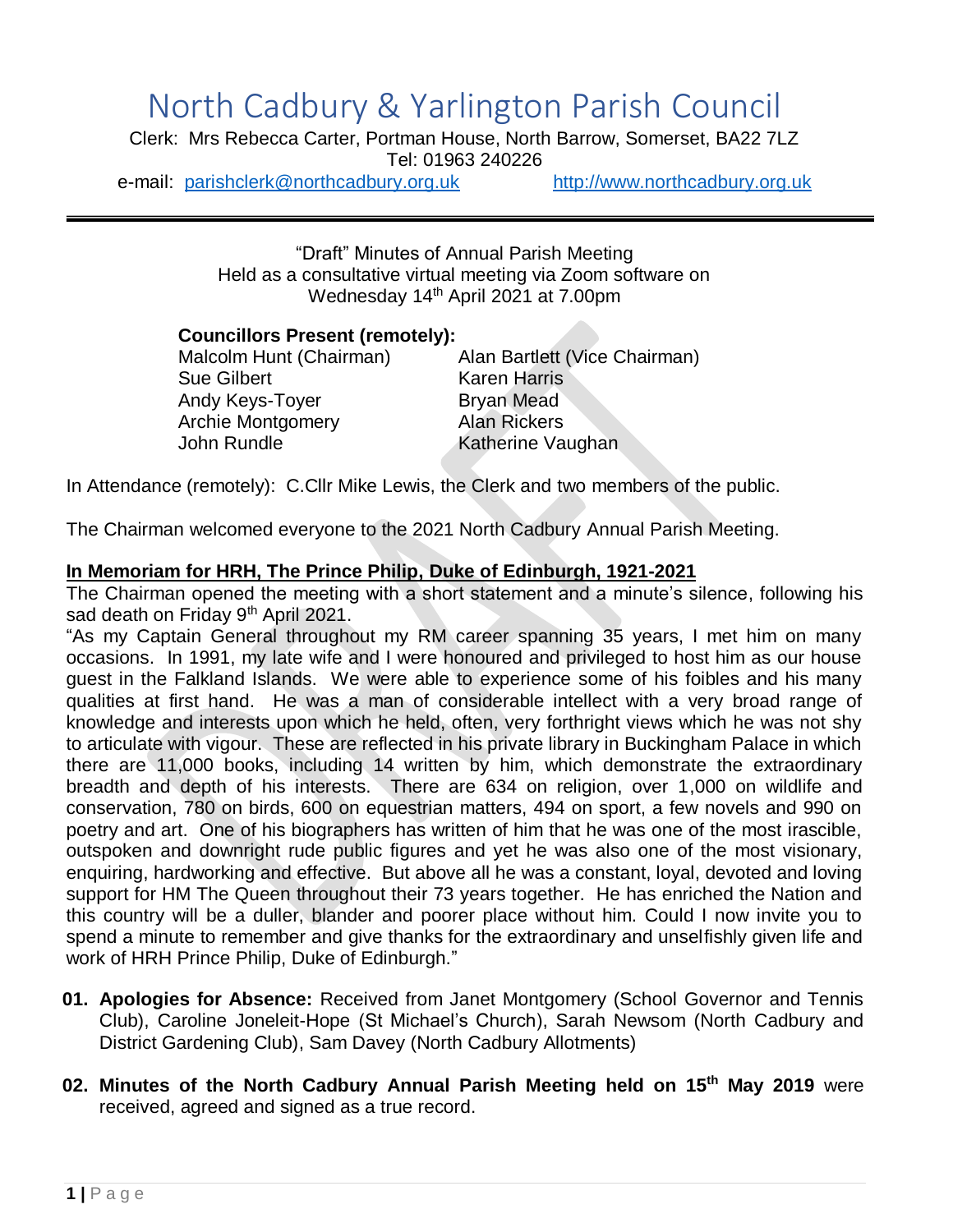**03. Parish Accounts for the Years Ending 31st March 2020 and 2021**: The Clerk circulated copies of the PC Receipts and Payments Account 2019-20 (audited) and 2020-21 (unaudited).

## **04. Report from County and District Councillors:**

a.C.Cllr Lewis reported that the current key aspects for both Somerset County Council (SCC) and South Somerset District Council (SSDC) is the unitary debate on Local Government Reorganisation (LGR). The Secretary for State will announce his decision in June or July 2021, which will change the structure for both Councils in the future. It is anticipated that there will be going forward more support for Town and Parish councils, in the cases submitted by both Councils, which is a critical element.

Cllr Lewis reported that SSDC had agreed to invest £10 million in the Octagon Theatre, Yeovil, from central government through its Arts fund, to increase the size of its auditorium, bringing it in line with the 21<sup>st</sup> century.

Cllr Lewis stated that there are always the ongoing issues with Highways and, from the District perspective, planning; hopefully one day both major issues will be resolved.

Following a question from the Chairman, Cllr Lewis spoke regarding the letter from the Secretary of State to the four district councils in Somerset. He is concerned about the way the district councils are proposing to hold a poll or a referendum, as the consultation period for LGR closes on 19<sup>th</sup> April 2021, leaving only five days left if a councillor wishes to comment on either 'One Somerset' (SCC) or 'Stronger Somerset' (district councils). He is also concerned about the way that the district councils are putting forward a proposal for a poll or a referendum as he is concerned it will confuse the electorate over the consultation he is holding and the district councils will not have the results of their polling until late May 2021; by which time it will be too late to change or influence his decision. The four district councils were currently seeking legal advice to determine whether there is a legal case to hold a poll or a referendum.

### **05. Parish Reports:**

a. Chairman of the Parish Council. The Chairman previously circulated his 'Review of the Year'; his full report is included in Attachment 1.

b. North Cadbury Village Hall (NCVH). Mr J Rundle read out the report on behalf of Mr R Russell, Chairman of NCVH. "North Cadbury Village Hall was closed from March 16th 2020 until 7th September 2020 due to the pandemic. After re-opening the uptake was very limited and was mainly the Toddler Group and the Daisy Foundation plus our September Committee meeting and our AGM in October with facemasks and socially distanced seating but all other meetings have been 'virtual' via e-mails. The hall was closed again from 5th November until 12th April 2021 when staged re-opening began. The playing field was reopened on 6th July 2020 with strict social distancing rules in place. Gradual easing of these rules is ongoing to date.

During the year, we have continued weekly cleaning and playing field grass cutting. We took the opportunity during the summer to have the hall floor refurbished and completely repainted the walls and woodwork in the foyer, disabled toilet and main hall. Everything is looking much brighter now.

Our planned playing field upgrade for 2020 was postponed, however, the preparation work has been ongoing and we now expect to continue with the project this year.

At Christmas the Camelot Players produced a virtual pantomime with a limited cast number and mostly videoed at home by each individual. The final scene was recorded on a one-toone basis in the main hall and the edited production of Cinderella made available on the play groups website over the holiday period.

The hall cottage continues to be let but routine inspections have not been possible. Maintenance has been limited to our tenants own efforts.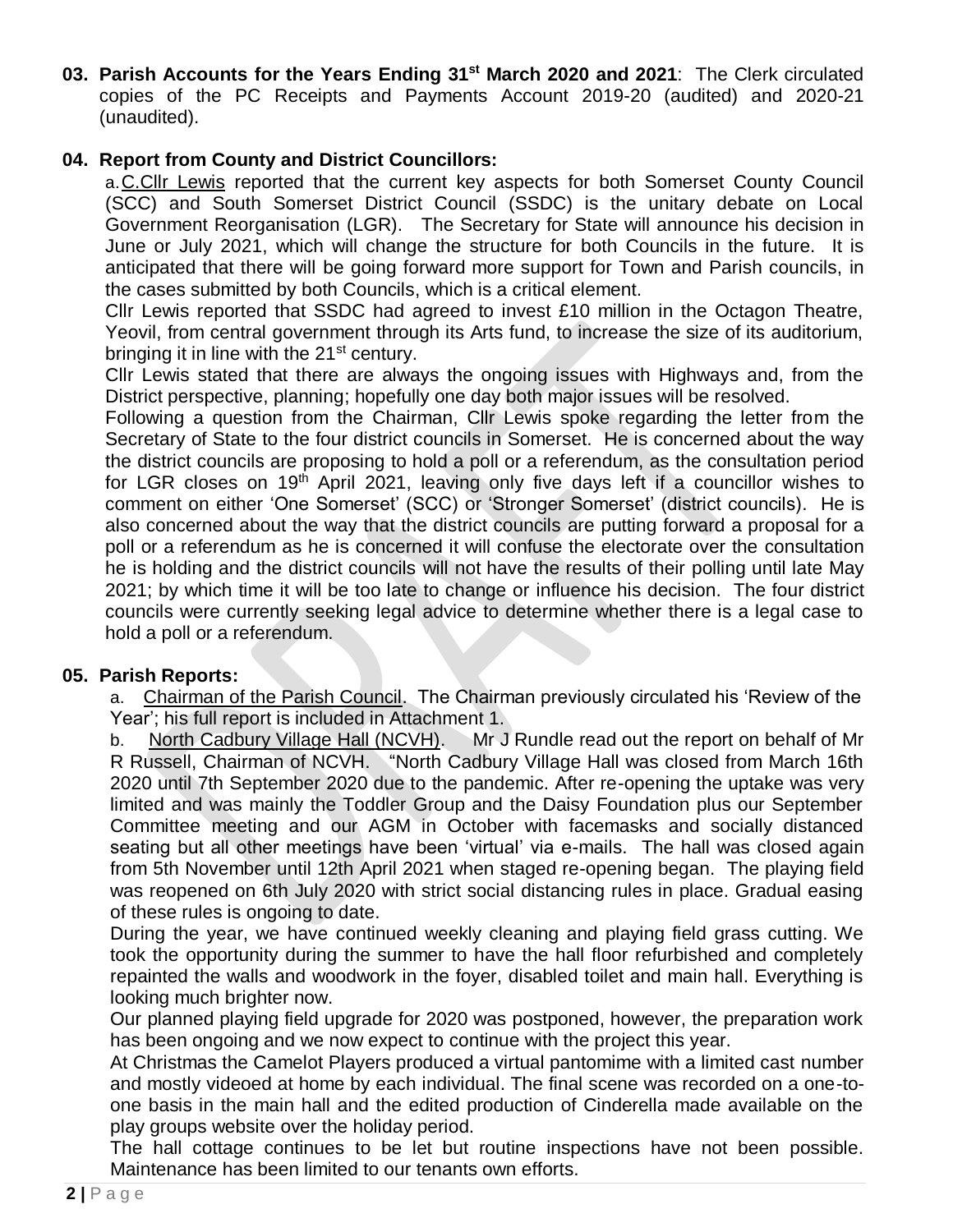Despite a loss of hall income, we have been fortunate to receive a series of discretionary grants from SSDC that has helped us through the lockdown period.

Currently we have 16 committee members (Trustees) but we have had one person who sadly passed away and will be deeply missed. I wish to thank everyone for their support during the year.

We are hopeful that this ongoing year will see a rapid improvement in the nation's health and that we can resume our activities as they were before the pandemic."

c. Galhampton Village Hall (GVH). Cllr A Rickers gave his report as Chairman of GVH.

"2019 was the first year of being open for Galhampton Village Hall. This was a very successful year with various events ranging from coffee mornings, film nights, theatre events and dinner evenings. The hall also supported a number community events such as children clubs, bridge and table tennis. The committee had planned a full calendar for 2021 but were forced to close as of 16 March 2020. During the various lockdowns the Hall has adhered to the Government guidance and formed a Covid sub-committee to work through the various guidelines.

The Hall has had a small number of Hirings during the pandemic and these have been done in accordance with advice sort from ACRE and SSDC. The Hall has received a considerable amount of money in Grants from central government totalling approx. £20,000. During the various lockdowns the Hall has maintained its gardens and the village playing fields.

As lockdown is eased the Hall is preparing for re-opening in line with government guidelines and is in the process of preparing its events calendar for 2021. The Hall committee is also planning to utilise some of the grant funding to refurbish the equipment in the playing fields. This includes a number of adult fitness activities for around the outside.

Finally there have been a number of changes of personalities of committee and a new Chairperson has been selected [Mr A Rickers].

d. North Cadbury Allotment Association. No report received. Cllr Keys-Toyer advised gave a brief report following the allotment inspection on  $7<sup>th</sup>$  April 2021. The overall appearance of the plots is very good with all plots having been cultivated. There is however, one exception, but this will be monitored over the coming months and any necessary action will be taken in due course. Although all the plots are occupied, there is currently a waiting list of at least three people from North and South Cadbury and Woolston.

e. North Cadbury and District Gardening Club. The Clerk read out a report on behalf of Mrs Sarah Newsom, Chairman: "2020 was a difficult year for everyone and like other clubs and societies across the country, North Cadbury and District Gardening Club was unable to meet on a monthly basis apart from the months of January and February 2020. However, during the summer the Club held an Open Gardens event in July 2020, and an outing to Burrow Farm Gardens near Axminster. Both organised in compliance with Government regulations. As was the Autumn Gardens Outdoor Event held in September 2020.

Volunteers continued to maintain the wildflower patch, the rose garden and the stone trough in the village.

To date this year, the Club has not been able to hold meetings in the Village Hall, but a quiz evening was organised in January via Zoom and the AGM was also held via Zoom on the 20th January 2021. At the AGM the Chairman, Mrs Heather Keys-Toyer, and the Secretary, Mrs Mary Hadow, stood down from their respective roles and we thank them for their work over the last three years. Mrs Sarah Newsom was elected Chairman and Mr & Mrs Graham Jennings were elected jointly as Secretary.

The Club has a programme of events for 2021 but it is still rather uncertain has to how much we will be able to do. The next meeting on 21 April will be a talk via zoom. It is hoped to hold the annual Plant Sale on Saturday 29 May outside the Village Hall and in June we plan to organise a visit to a local garden for members. In July we are looking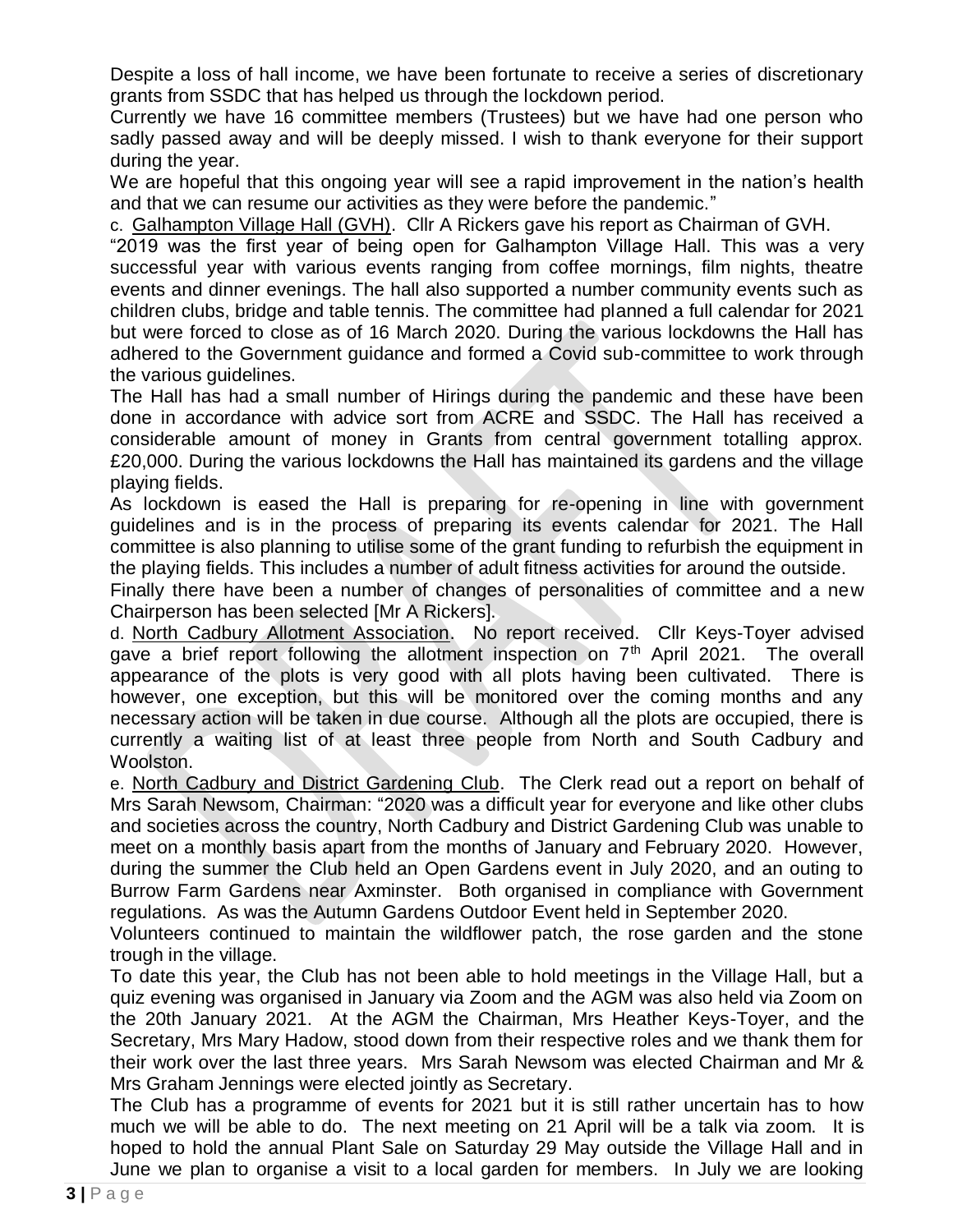forward to holding a social evening and we have hopes that the Annual Show will go ahead in early August. And then we hope to go back to holding our monthly meetings in the Village Hall."

f. The Church of St Michael the Archangel, North Cadbury and Galhampton Chapel. The Clerk read out the report on behalf of Mrs Caroline Joneleit-Hope, Churchwarden. "There are no changes to report in 2019. We continued to hold a variety of services across both villages over the course of a month, (following the same pattern explained at the 2019 AGM), providing at least one service each week within the Parish. The coffee morning, afternoon tea, pre-school group and Lego club continued to gather momentum, offering social connections to a wide section of the community.

The two concerts in 2019 were both well supported and plans were underway organising the 2020 events when the pandemic hit. Fortunately, the spring event in early March was able to go ahead, and we had a wonderful evening with the late Sir Peter Alliss. All other events had to be cancelled.

Pursuant to Government guidance the churches had to close their doors at the end of March 2020, but both churches in this Parish re-opened for private prayer in June, and public worship recommenced on 4th August. Thanks to the expertise and kind assistance of Dan Gruner we were able to offer open-air services in the Churchyard for Remembrance Sunday and Christmas Day, and pre-recorded services during Advent and into 2021.

The Rector co-ordinated the launch of the Camelot Support Network across the Benefice at the beginning of the first lock-down, and provides twice weekly email reflections and updates in the form of Cutting Edge Camelot.

Work has begun addressing the repairs to the fabric of the building, identified in the Quinquennial Report mentioned at the 2019 AGM. We still have a long way to go, but the repairs to the roof are now completed, and our next project is a replacement boiler for the broken heating system."

g. North Cadbury Women's Group. Pauline Moylan previously confirmed that the Women's Group had not met during lockdown and had nothing to report. She did not anticipate that they would meet until July 2021 at the earliest.

h. Cary and Camelot Table Tennis Club. Nothing received.

i. North Cadbury Tennis Club. The Clerk read out the report on behalf of Mrs Janet Montgomery, Secretary. "Play was very intermittent last summer due to COVID-19 interruptions… No matches took place or Club Nights, unfortunately. When we were permitted to play, we opened up membership with a significantly reduced membership fee, which actually brought in more local players which was very welcome. Play has now resumed and Club Night will be starting next Monday the 19th April. The Club has entered one Team into the Mixed Tennis League for match tennis this season."

j. North Cadbury Primary School. The Clerk read out the report on behalf of Mrs Janet Montgomery, Chair of Governors. "The last year has brought all of the obvious disruptions that COVID-19 has caused but I am pleased to report that the school has remained vibrant and supportive to all pupils and parents. Through the tremendous Team of Head Teacher and all staff (and volunteers) at the school, we have provided on-site tuition for the children of key workers whilst at the same time providing comprehensive learning packs and online tuition for all pupils who remained at home. We are looking forward to an uninterrupted and as normal as possible Summer Term at school.

Of particular significance this year is a substantial Grant being awarded to the school for the replacement of some of the temporary classrooms which will lead to three permanent classrooms being constructed and fully integrated with the main school building. We have consulted with the Parish and some near neighbours and we hope that the positivity shown will be supported by South Somerset Planners, where the planning application now sits."

k. Parish Paths Liaison Officer (PPLO). The Clerk read out the report on behalf of Mrs Susan Fone, PPLO. "During the Covid 19 epidemic and consequent 'lockdown' there has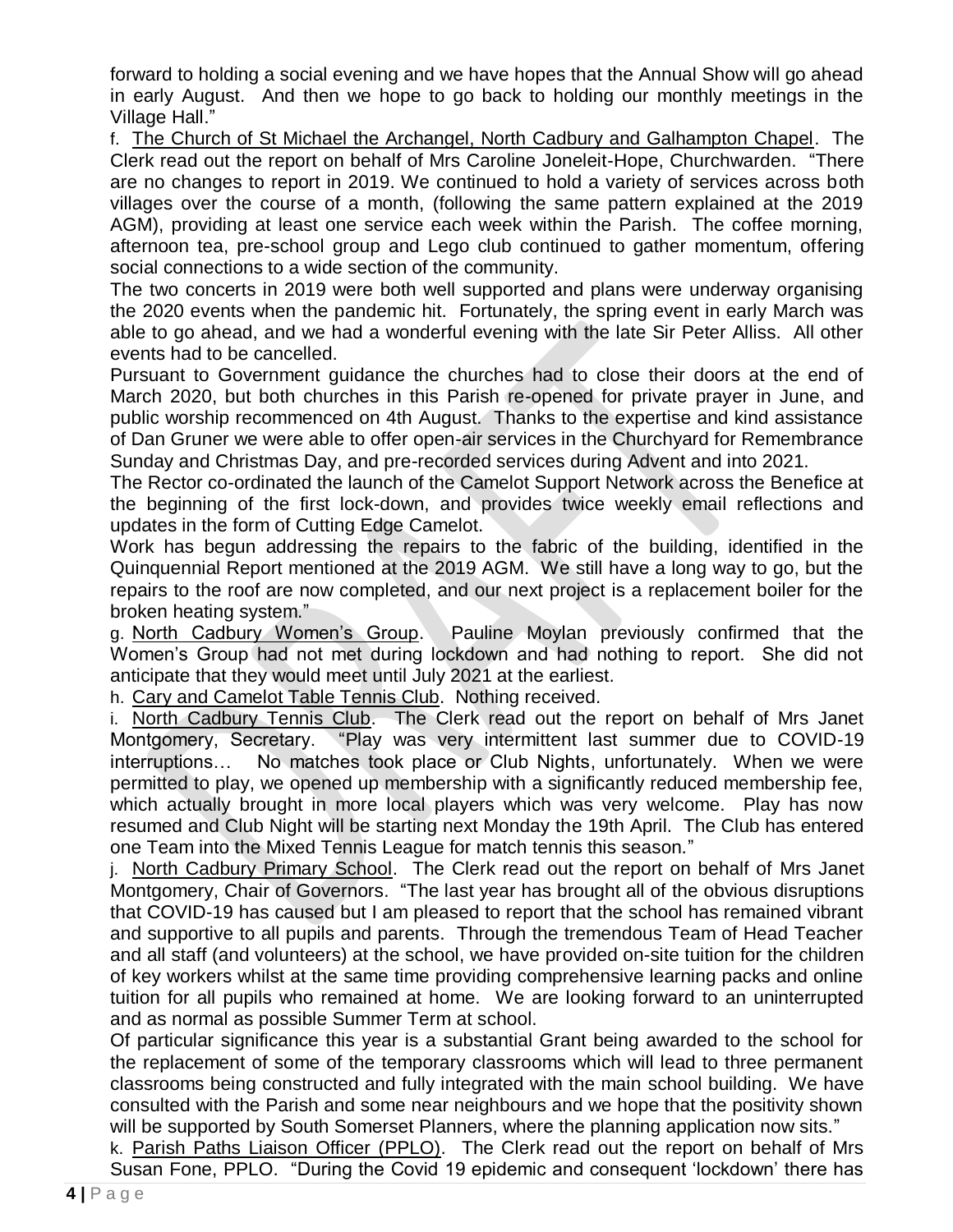been a huge increase in the number of people walking Rights of Way. There has been a growing interest in the location of paths and the consequent reporting of faults via the SSDC interactive map https://www.somerset.gov.uk Report a problem with a public right of way and personal contact with me.

The enthusiasm for the maintenance of these RofW comes from people of all ages and physical abilities. In line with Covid 19 guidelines, the walking groups were suspended, but the desire for walking the footpaths and bridleways has grown over the last year. In response to this enthusiasm we have written and mapped eight circular walks in the combined Parish of North Cadbury, Woolston, Galhampton and Yarlington. We have obtained a grant and a donation enabling the purchase and erection of four display cases and the printing of large maps for these cases. Each part of the Parish will have a board showing the circular walks, all following Public Rights of Way. (Some of the routes are those identified in the residents' questionnaire for the Neighbourhood Plan.) In addition we have prepared instructions and small maps to accompany each circular walk. Four walks begin at North Cadbury Shop, three at Galhampton Village Hall and one at Yarlington car park by the church. On the ground, all the walks have new signage including wooden plaques with the path numbers from the SSDC interactive map. (We are extremely grateful to Marcus Gilbert for making each of these plaques by hand and attaching them to posts on each walk.) Eve Wynn, our County Council RofW Ranger, has been very complimentary about the work he has done.

Cross crop compliance continues to an issue, but it is noticeable that many more farmers have been very co-operative and have taken out clear one metre swathes at the beginning of the growing season to enable the paths to be accessible. We are grateful to those who are doing this. Not only does it enable walkers, but also prevents walkers straying throughout a cropped field.

With greatly reduced manpower Eve Wynn continues to give great repair and maintenance help within the Parish. However funding from CC is limited and we are grateful to the PC for the funding of two days footpath work last year.

I am indebted to the Parish Council Rights of Way officer, Councillor Katherine Vaughan and to Councillor Sue Gilbert for their unstinting work to support Rights of Way in the Parish."

l. Camelot Short Mat Bowls Club. [Report received after the meeting from Richard Rundle.] "There has been no activity of any substance to report over the last two years. The club will wait to be advised by the English Short Mat Bowls Association (ESMBA) as to the correct protocols to adopt once the hall is open."

### **06. Matters Raised by Members of the Public:**

a. A resident wished to make a few 'thank yous'. Firstly to thank the PC for its grant to Citizens Advice South Somerset, which has been working frantically throughout the lockdown period and is used by many in the local community. Secondly to the PC for supporting NCVH both financially, by funding the grass cutting on the playing field and personally, by attending events. The Playing Field was very well used during 'lockdown', especially by families with young children. Thirdly, to thank all those involved in producing the parish's circular walks. Having such walks available throughout the Covid-19 pandemic and especially the lockdown periods, have greatly benefited the mental health of all those who were able to use them. The circular walks will also be of great benefit to those recently arrived in the parish who may not be familiar with all the walks around the villages. She also thanked the landowners for maintaining the footpaths. Finally she wished to thank the PC for the onerous task of following through on all that is required, to keep up with regulations and to act on behalf of the residents.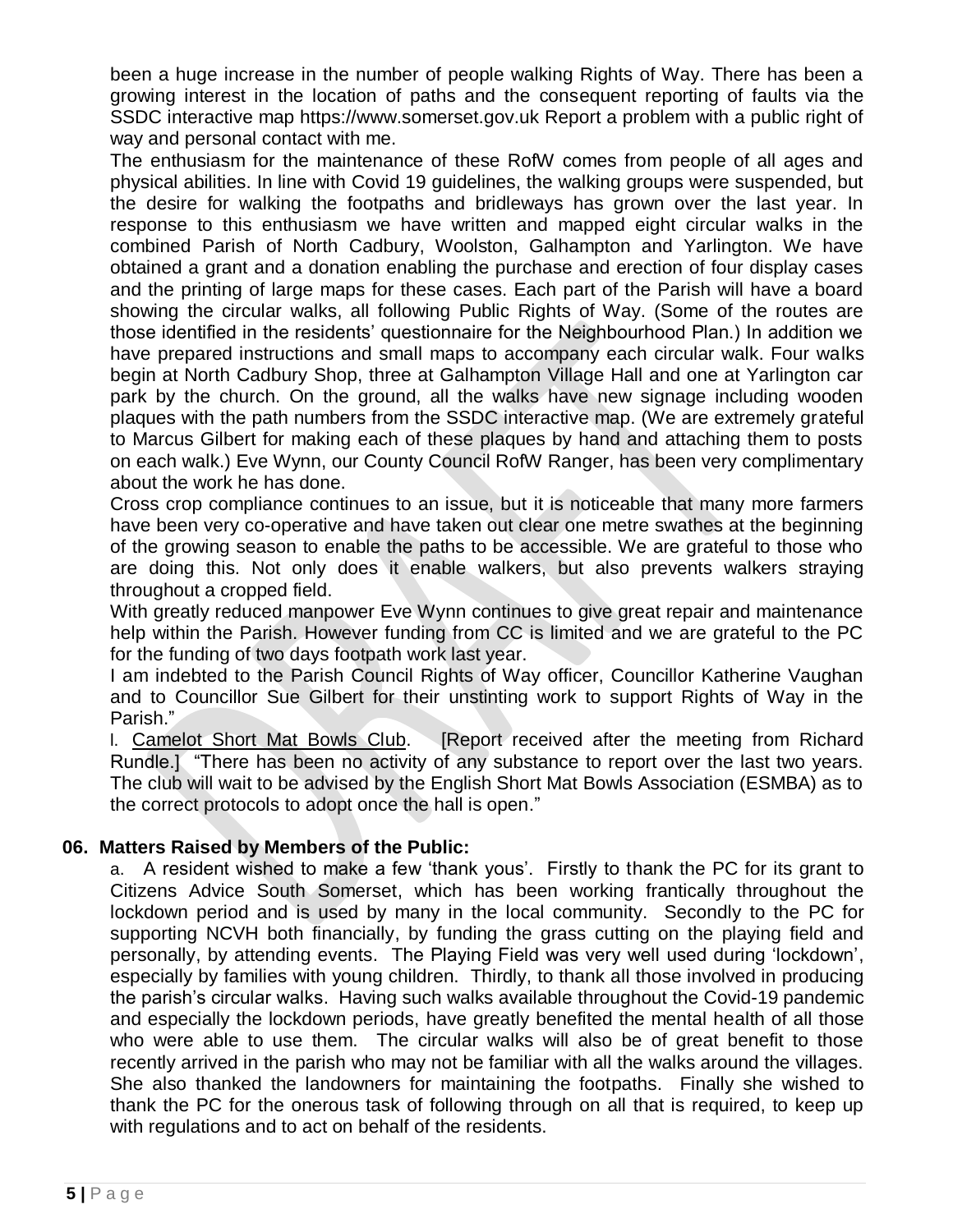b. The Chairman and Clerk confirmed that the Yarlington Annual Parish meeting would be held via Zoom on Wednesday 5<sup>th</sup> May 2021, followed by the Annual Parish Council and ordinary meetings.

There being no further business the meeting closed at 7.50pm.

SIGNED……………………………………… DATED……………………………..

#### Attachment 1

## **CHAIRMAN'S ANNUAL REPORT 1 April 2019-31 March 2021**

#### **GENERAL**

1. **Covid Lockdowns**. This has been a very strange period and unique in all our lifetimes. Since 23 March 2020 we have been subject to 3 different lockdowns of differing severity. These have all impacted on our work and have meant that most of our meetings since that date have been conducted remotely by Zoom, which, while it is an adequate replacement in the circumstances for the real thing, it provides a far from satisfactory means of taking important decisions.

2. **Local Government and Elections**. Due to the lockdowns, the local elections due in May 2020 were postponed for a year and, for the same reasons, those same elections were postponed further until May 2022. Likewise the usual annual Parish Council reports and meetings in May/June 2020 were cancelled.

And alongside this the process around the Review of Local Government has been slowed. Consequently, we shall not know whether our local Government will be under a Unitary Authority Council in Taunton or whether local Government in Somerset will be divided east/west until late June 2021. This decision, whichever way the Secretary of State for Communities decides, will clearly impact on the way Parish Councils work in the future.

3. **The Composition of the Parish Council (PC).** During the period covered in this report, there have been a number of comings and goings on the PC. Two have left us. Alan Brain who was a very effective overseer of our Highways issues and Mike Martin who packed a lot into his 3 years, first by being the leader of the team which in 2017, produced the Community Plan and then consequently he initiated the work which was to put into effect the development of the Neighbourhood Plan, a subject he had felt strongly about for some time. This was to take its toll and lead to his departure from the PC. In their place, Sue Gilbert, Karen Harris, John Rundle, Bryan Mead and Katherine Vaughan have joined us. Additionally Darren Brown joined for an all too brief period before he had, reluctantly, to stand down for personal reasons.

### **PLANNING**

4. During the period under review, the PC has considered 21 Planning Applications (PAs) in 2019/20 and 15 in 2020/21. The restrictions imposed by Covid 19 have necessitated some adaptation to our normal practice of viewing all PAs onsite with as many Cllrs as can be mustered.

5. **Down Ash Farm**. In Nov 2019, Julius Longman and his Agent, Janet Montgomery, gave a presentation to the PC on their proposals to build a development of 65 homes on the west side of the A359, opposite the Cadbury Business Park. Such was the interest and concern at this that over 50 members of the community attended. The PC listened to the proposals and await news of an Application being put to SSDC. This has not yet occurred.

6**. Boon Brown/Paul Longman Proposals**. On 28 October 2020, Andrew Tregay of Boon Brown, representing Paul Longman, presented their proposals remotely to the PC to develop 80 homes on Clare Field, which lies at the bottom of Ridgeway Lane. They were invited to return to the PC to provide further details prior to submission of plans to SSDC. Since then the phosphates issue has intervened and nothing further has been heard from Boon Brown.

7**. The Neighbourhood Plan.** The PC resolved to prepare a Neighbourhood Plan in early 2019. This would be an enormous task and would take approximately 2 years to complete. It would